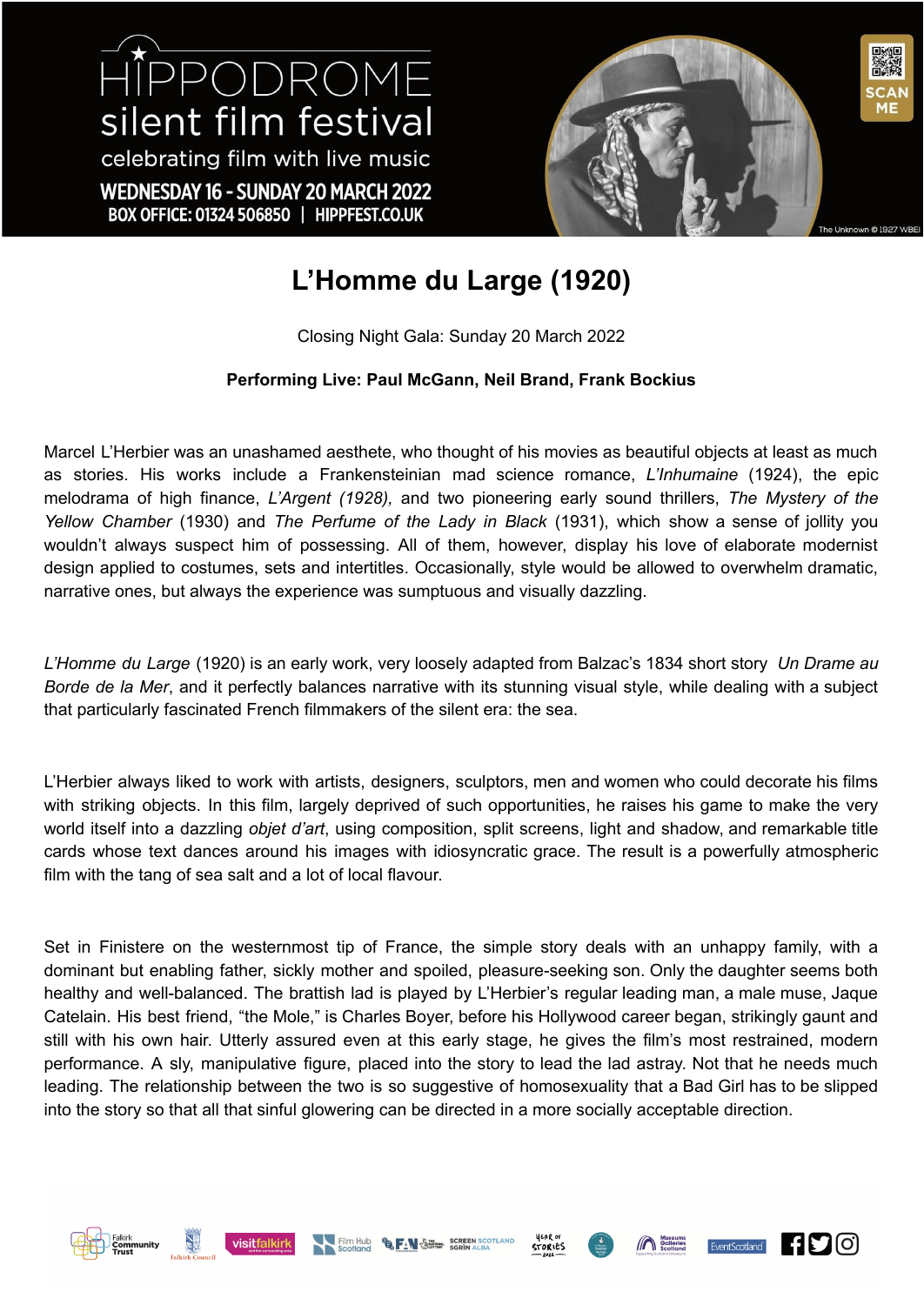## HIPPODROME silent film festival celebrating film with live music WEDNESDAY 16 - SUNDAY 20 MARCH 2022 BOX OFFICE: 01324 506850 | HIPPFEST.CO.UK



I've always rather assumed that L'Herbier and Catelain were gay lovers (maybe it's those rather natty tinted spectacles the director always seemed to wear). But of course it's possible to have a "gay" sensibility without being gay. Both men married women and had kids. L'Herbier was even in a bit of a scandal in his youth, when his lover Marcelle Rahna shot him. This cost him the use of a finger and kept him out of combat in WWI (and so may have saved his life). He spent the war making uniforms, and then films. His first, *Rose-France* (1919), is one of the oddest propaganda films ever made, since it eschews both flag-waving and drama for symbolism and experimental cinematography. God knows what the army made of it. Throughout his career, L'Herbier would strive to balance a sensibility that was more about images and music than story, with the demands of commercial cinema.

L'Herbier was also a theorist, and his visual experimentation was always firmly grounded in intellectual ideas. And he took on administrative roles in the film industry, and it is partly through his efforts that French directors enjoy more creative control of their works than filmmakers anywhere else in the world. This only happened because L'Herbier himself had such a strong belief that films should be governed by a singular artistic vision.

Were the bars of Penmarch really as exciting as L'Herbier depicts? In short order he offers up girl-on-girl snogging; a pet rat; Chinese lanterns; snuff-snorting (if it *is* snuff); and all manner of spangly dancing. A prodigal son, it appears, has no shortage of opportunities to ruin himself in entertaining ways, even in a little provincial town.

It's a very moral film, on the surface anyway, and very Catholic in its faith in redemption. But it also imparts a healing power to nature and especially the sea. It's the son's fear and rejection of the sea that starts him on the wrong path, and for all the father's errors, he apparently has an instinctive understanding that his son has to come to terms with the water before everything can be all right.

L'Herbier was a peculiar mixture of the decadent – everything he loved was beautiful and exotic and probably bad for you – and the arch-conservative. So *L'Homme du Large* wallows in sin in order to condemn it. It has its gateau and eats it too.

But this kind of analysis doesn't lessen the film's power, which you simply have to experience for yourself, and surrender to. To attempt to resist via scepticism is like trying to pick holes in a giant wave that's about to crash down on you…